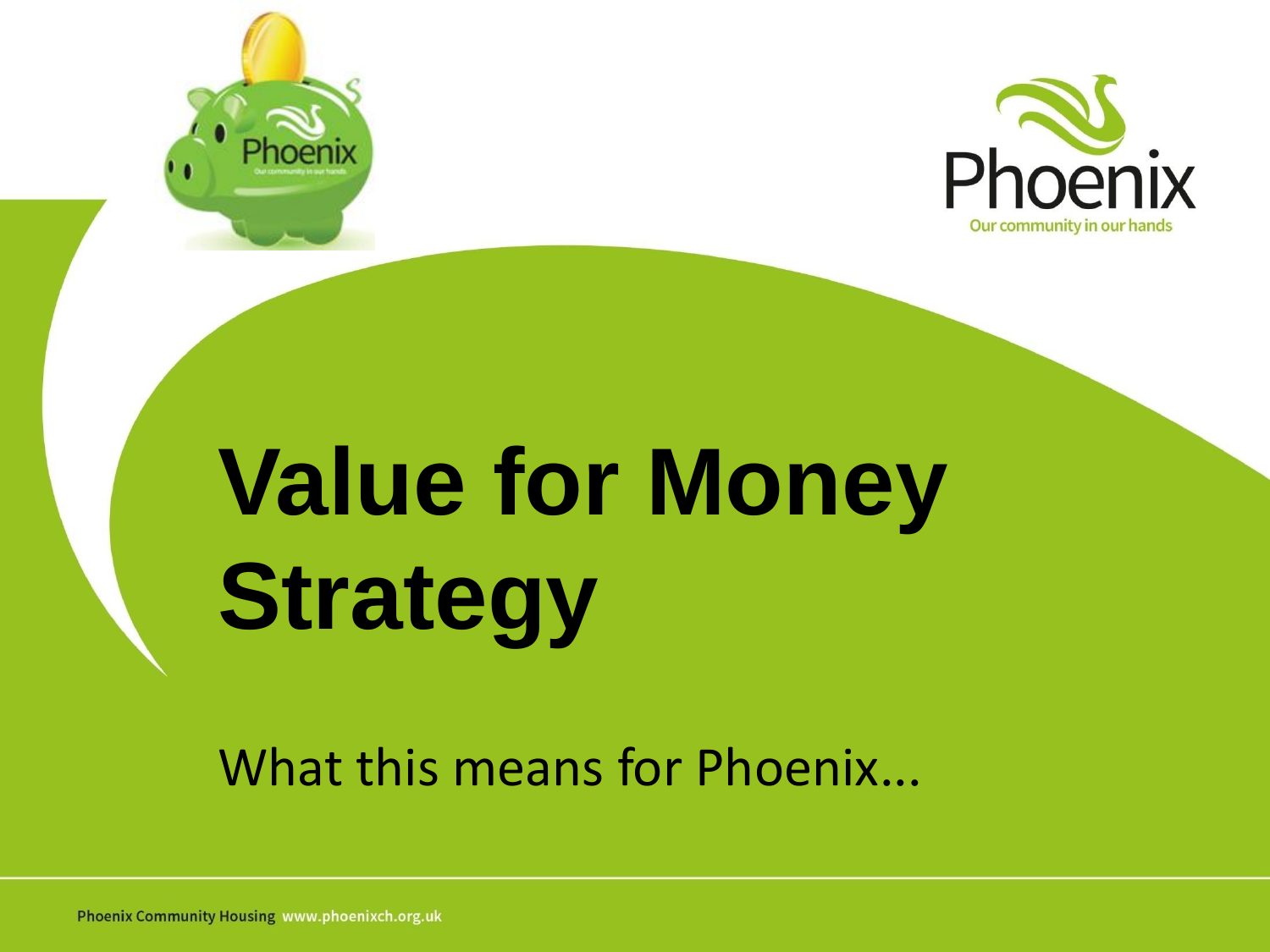#### **What does Value for Money mean?**





#### **Cost** vs **Quality**

Balancing quality and cost in everything we do





So that we deliver more social value by putting savings into our services and new homes for Phoenix Community.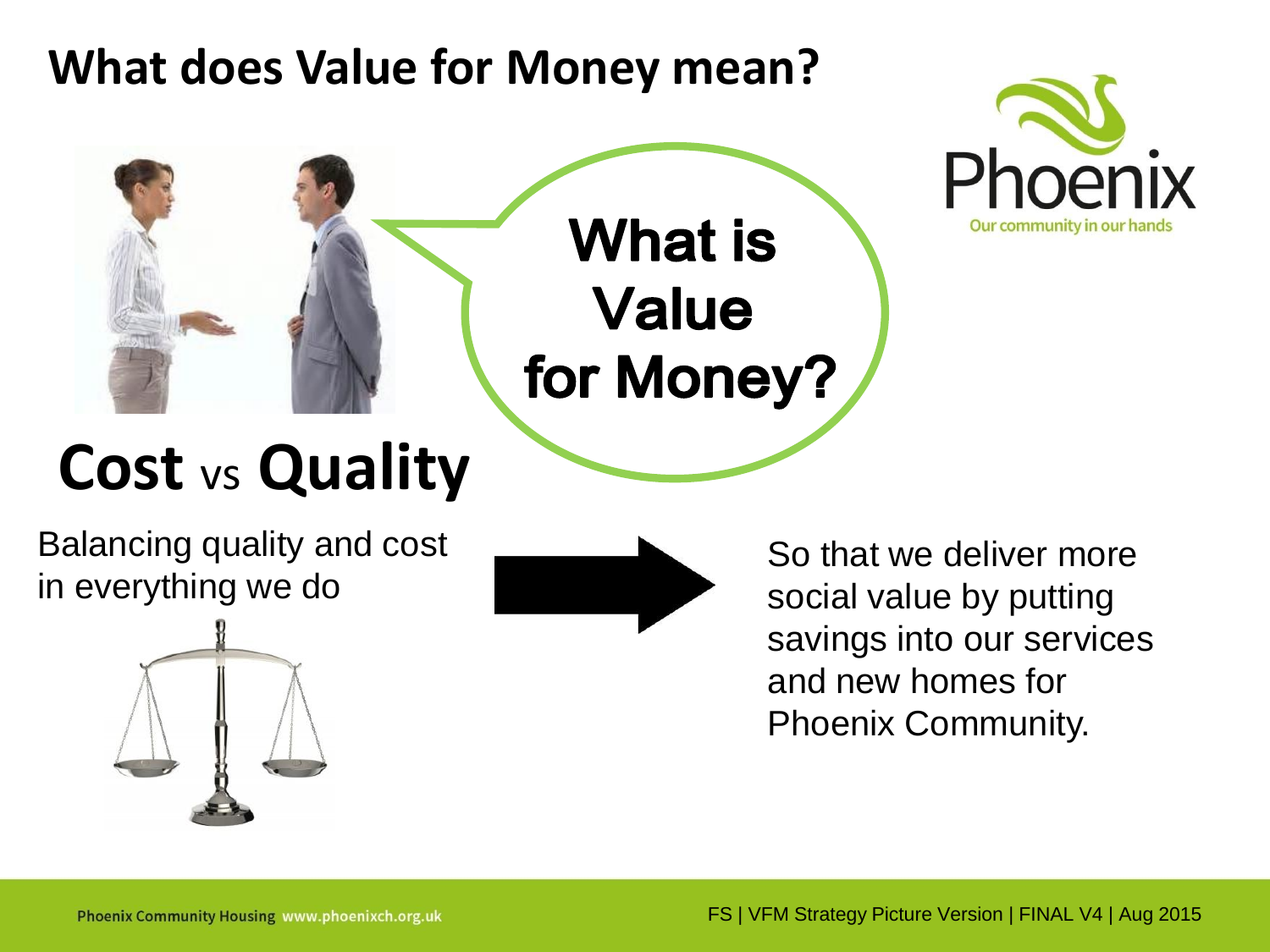## **VFM at Phoenix means:**

Our homes are provided to people in housing needs.



We add value so that residents can enjoy their homes.



We make the right choices for/and with our residents.

$$
\bigodot \, \overbrace{\textcolor{red}{\bullet}} \, \overbrace{\textcolor{blue}{\bullet}} \, \overbrace{\textcolor{blue}{\bullet}} \, \overbrace{\textcolor{blue}{\bullet}}
$$

We support residents so they are able to make their money last longer.





Phoenix Community Regeneration services aim to add value to residents quality of life so they:

- Have fun
- Get jobs
- Learn new things

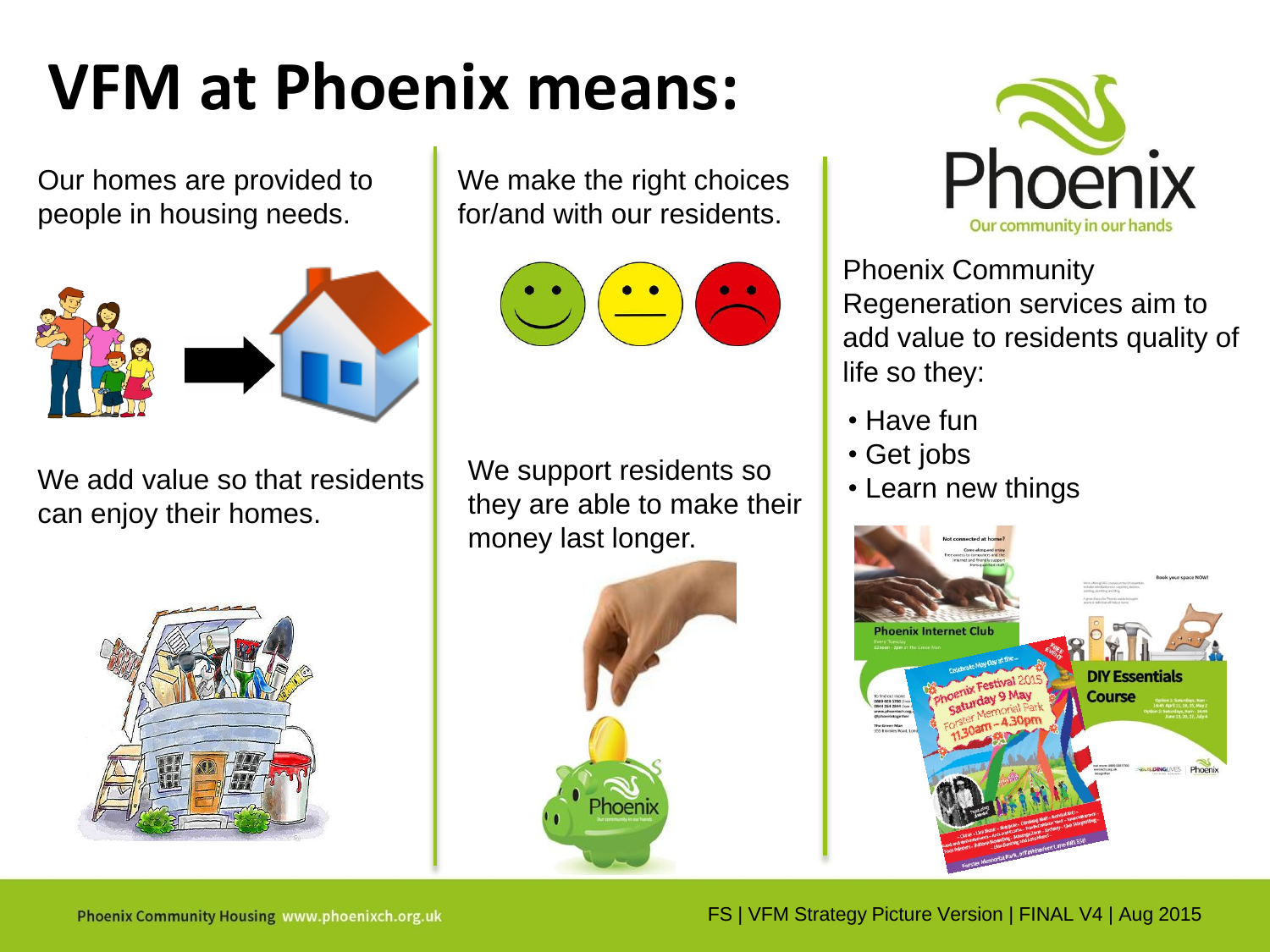### **How are we going to do this?**

Our community in our hands



Make careful decisions about

how we spend our money

#### Look at how we spend money on homes so we get the best value.

#### **Repair** or **Replace?**

Look at what we are spending to make sure we are not wasting money.

Look at what costs money, understand how we spend it and tell people.



Involve more residents to check our services.

Do things right the first time.

=